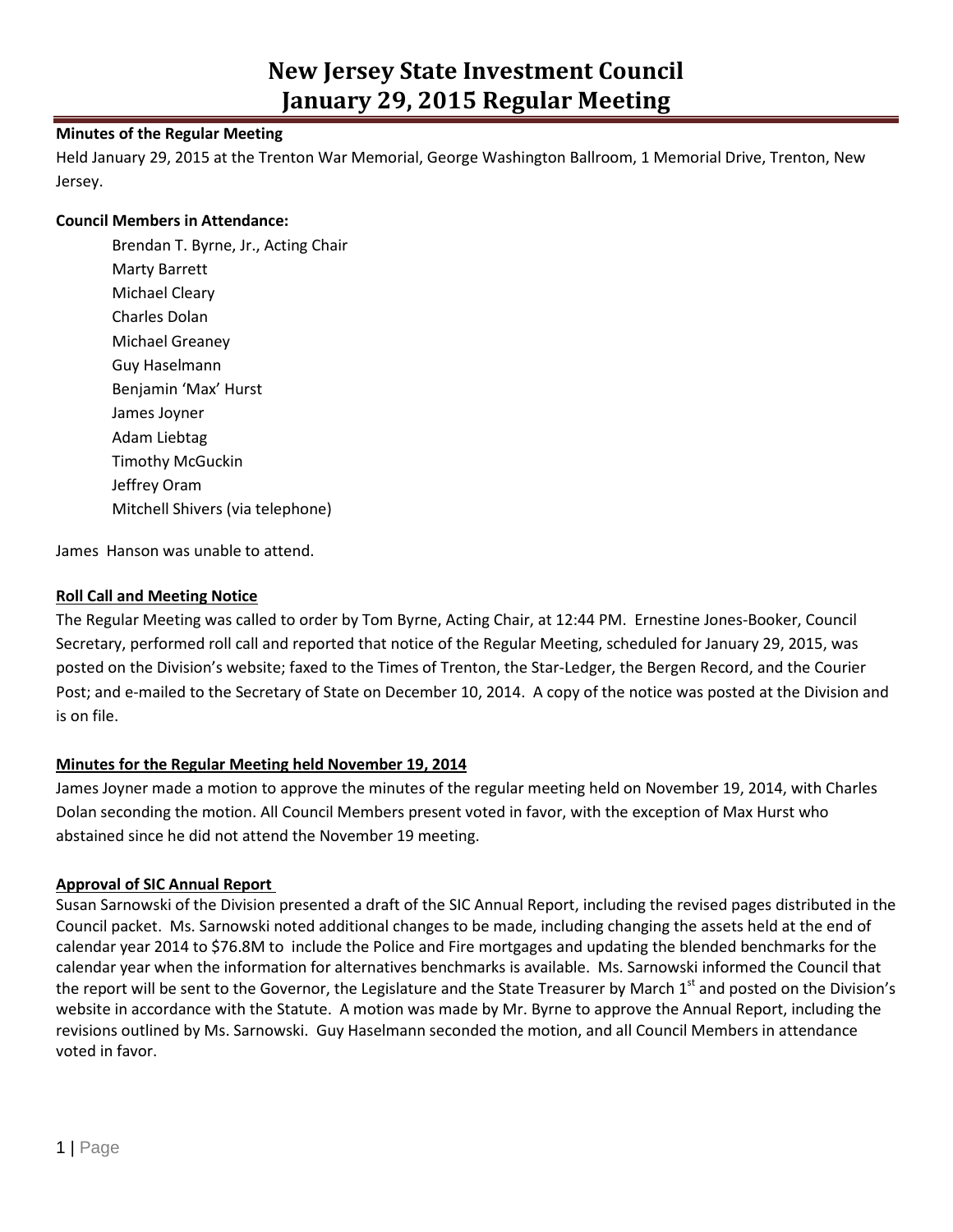# **State Investment Council Officers and Committees**

Mr. Byrne made a motion to request that the nominating committee make recommendations for Chair and Vice Chair to be elected at the next Council meeting and to hold an election for Chair and Vice Chair at that meeting. Mitchell Shivers seconded the motion. All Council Members present voted in favor. In addition, Mr. Byrne announced that he had appointed Mr. Shivers to serve on the Investment Policy Committee (IPC), replacing Robert Grady, who had resigned from the Council.

# **Director's Report/Update**

Deputy Director Corey Amon provided an overview of world economic growth projections, focusing on the strong U.S. dollar, low oil prices, and divergent monetary policies between the U.S. and Europe. Mr. Haselmann noted the risks and opportunities presented by the strong dollar. Director McDonough provided an update of capital markets and fund performance both overall and by asset class, recapped the fund's asset allocation, and provided an update on the development of the Division's FY16 Asset Allocation Plan. Marty Barrett asked for clarification regarding hedge fund management fees and performance allocations, and voiced his support for increasing compensation for Division staff.

Finally, pursuant to the Council's Alternative Investment Modification Procedures, DIrector McDonough notified the SIC that the Division will reallocate a portion of the \$300 million commitment to JANA Strategic Investment Fund II, LP (JSI II) and related co-investment opportunities, so that \$200 million would be allocated for investment in JSI II and \$100 million would remain available for co-investment opportunities.

# **Deferred Compensation Plan Update**

Director McDonough provided an update on the New Jersey State Employees Deferred Compensation Plan. Mr. McDonough announced that employees are now able to make new contributions to the equity and small-cap funds internally managed by the Division. The internally-managed money market and fixed income funds, which were not widely used by DCP participants, were closed with the assets mapped to similar funds. Mr. McDonough also announced that the DCP Board replaced Thornburg Investment Management with Lazard Asset Management in the investment lineup, and the Division was in the process of reviewing a Prudential Investment Management Fixed Income Fund as a potential replacement for an existing PIMCO fund choice, due to organizational changes at PIMCO. Mr. Hurst asked if the DCP was available to state employees only and not to municipal employees; Mr. McDonough confirmed that this was the case.

# **Private Equity Investments**

# *TPG Growth III, L.P.*

Jason MacDonald of the Division presented an investment of up to \$150 million investment in TPG Growth III, L.P., a private equity fund which will invest in growth and small/middle market companies in North America, Asia and Latin America. TPG demonstrated top quartile performance in its two prior funds in which the Division invested. Mr. MacDonald described the terms of the investment. Mr. Byrne reported that the IPC discussed the investment and was satisfied that appropriate and adequate due diligence had been performed.

# *JLL Partners Fund VII, LP*

Mr. MacDonald of the Division presented an investment of up to \$150 million in JLL Partners Fund VII, L.P., a middle market fund focused on private equity and distressed investments. The Division previously committed to JLL Fund V and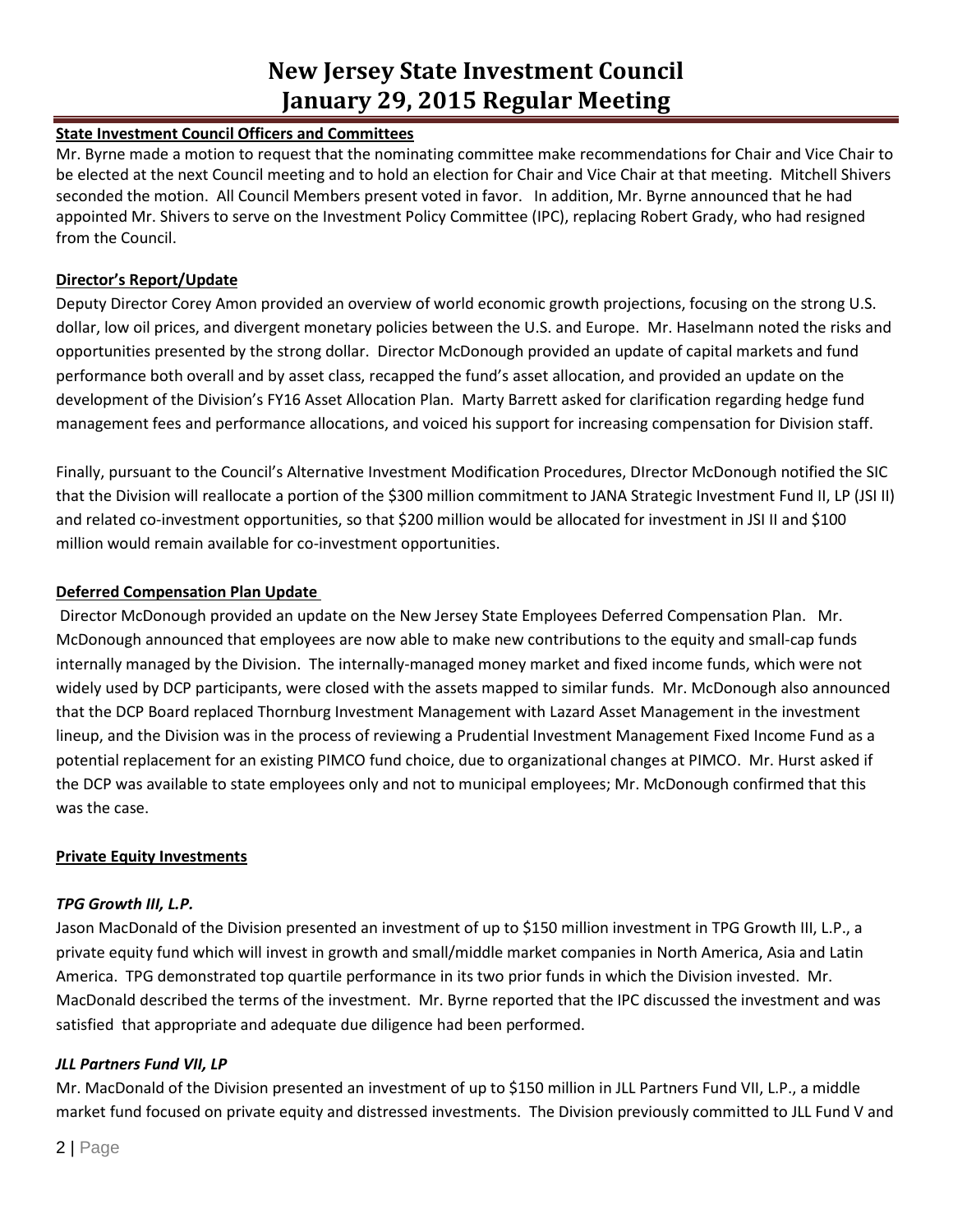JLL Fund VI. Mr. MacDonald described the favorable negotiated terms of the investment, including an 8% preferred return. Mr. Dolan commented on the compelling 8% hurdle rate. Mr. Byrne reported that the IPC reviewed the investment and was satisfied that appropriate and adequate due diligence had been conducted.

## **Global Diversified Credit Investment**

## *TCW Direct Lending*

Mr. MacDonald and Faraz Shooshani of SIS presented an investment of \$300 million in the TCW Direct Lending strategy, including a commitment of \$150 million to TCW Direct Lending LLC, a fund that invests in loans to middle market companies, and an additional \$150 million to a TCW Direct Lending Separate Account, which would invest in lower yielding assets that do not fit into the investment parameters of the main fund. Mr. MacDonald and Mr. Shooshani described the manager's successful track record, and the terms of the investment. Mr. Haselmann commented on the appropriateness of the investment given the current regulatory environment and the lack of correlation between the investment and other investments in the portfolio. Mr. Byrne reported that the IPC discussed the investment and was satisfied that appropriate and adequate due diligence had been performed.

**Real Estate Investments** (Mr. Oram recused himself from the discussion of the real estate investments presented to the IPC and to the Council)

### *TGM Separate Account*

Mr. MacDonald presented an investment of up to \$300 million in a separate account to be managed by TGM Associates, investing in and operating rental apartment communities throughout the United States. Mr. MacDonald described the favorable terms of the investment. In response to Mr. Byrne's question regarding the size of the investment, Mr. McDonald responded that the Division retained the ability to limit the amount it contributed to the fund. Mr. Byrne reported that the IPC reviewed the investment and was satisfied that appropriate and adequate due diligence had been conducted.

**Blackstone Strategic Relationship** (Mr. Byrne recused himself from the discussion of the Blackstone investments presented to the IPC and to the Council to avoid any perceived conflict of interest since his company invested client assets in Blackstone stock. Mr. Oram recused himself from the discussion of the Blackstone real estate investments)

Director McDonough provided background on the Division's strategic relationship with Blackstone. Meghna Desai of the Division presented a combination of new and additional commitments to various Blackstone investment vehicles totaling up to \$1.05 billion, which will be partially offset by an approximately \$400 million redemption in process from CT High Grade II, a core commercial real estate debt fund managed by Blackstone. The proposal includes commitments to the following separate account investment vehicles managed by Blackstone: (1) up to \$250 million in aggregate commitments to existing Blackstone Tactical Opportunities Fund–A (Private Equity), existing Blackstone Tactical Opportunities Fund–A (Real Assets), and a new separate account vehicle for real estate tactical opportunities; (2) \$150 million additional commitment to existing GSO Energy Partners–A; (3) \$200 million additional commitment to existing GSO Credit Partners–A; and (4) \$150 million commitment to a new separate account dedicated to core plus real estate opportunities. The proposal also included commitments to the following commingled funds: (1) \$50 million commitment to Blackstone Capital Partners VII; (2) \$100 million commitment to Blackstone Energy Partners II; (3) \$100 million commitment to Blackstone Real Estate Partners VIII; and (4) \$50 million commitment to Blackstone Property Partners.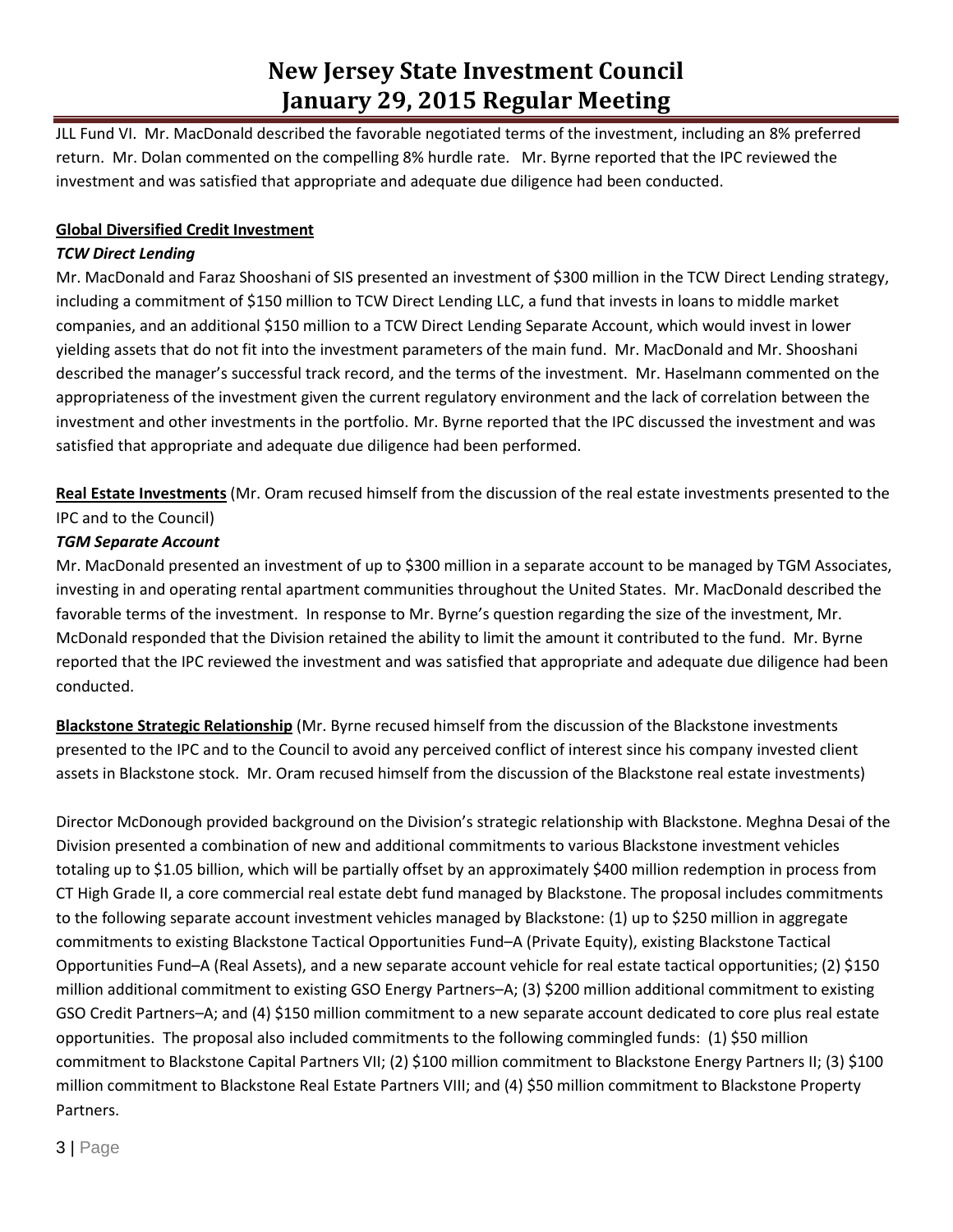Adam Liebtag inquired how the amount of invested capital in the existing Blackstone funds exceeded the commitment amounts approved by the Council. Ms. Desai responded that the invested capital amount includes recycled proceeds that are reinvested from the original commitment. Mr. Haselmann reported that the IPC had met and reviewed the investment and determined that appropriate and adequate due diligence had been conducted.

### **Report on Northern Ireland**

Ms. Sarnowski reported that pursuant to a 1987 statute, the Division issued a report to the Legislature by January 15<sup>th</sup> due date on United States companies and their subsidiaries doing business in Northern Ireland with respect to their adherence to the MacBride Principles. The statute also requires the Division to vote in favor of certain shareholder proposals, of which there were none this past year.

# **Report on Treasury Supplemental Code of Ethics**

Ms. Sarnowski provided a verbal report on the Treasury Supplemental Code of Ethics, which governs personal investing of Division employees in order to avoid any actual or perceived conflicts of interest. Ms. Sarnowski reported that there were seven violations during the year, all of which were referred to the Office of Ethics Compliance for appropriate action.

# **Potential Exemption from State Investment Council's Policy Concerning Political Contributions and Prohibitions on Investment Management Business**

Mr. Byrne introduced a discussion of a request by Prologis Management II S.a.r.l. for approval of an exemption for a violation of the Council's Policy (N.J.A.C. 17:16-4) concerning a political contribution in accordance with the provisions of the Policy. The Policy provides for an exemption when the firm demonstrates in writing that the violation was unintentional and inadvertent, and the Council determines that the beneficiaries, taxpayers and public are best served by such an exemption. Director McDonough discussed the fund's projected returns and stated that maintaining the investment would be beneficial to the Pension Fund. Mr. Dolan stated that, while the Division needs to remain vigilant on these issues, he was comfortable with Prologis' response to the violation. Mr. Hurst expressed that while a violation is a violation, the rules specifically provide the Council with the authority to grant exemptions. Mr. Joyner noted the problem with public perception and inquired about the media report concerning the violation. Mr. Liebtag asked about the duration of the engagement for the Prologis investment, to which Mr. McDonough responded that Prologis is an open ended fund with an indefinite duration. Mr. Haselmann stated that because of the issue with public perception he was not fully convinced that he should support the waiver without the support of the union representatives on the Council. Mr. Hurst made a motion, based on the unique circumstances presented on the case in its entirety, to find the criteria for an exemption were met and to approve the exemption, with Mr. Dolan seconding the motion. A roll call vote resulted in approval of the motion, with 8 votes in favor (Byrne, Cleary, Dolan, Greaney, Hurst, Joyner, Oram and Shivers), and 4 abstentions (Barrett, Haselmann, Liebtag and McGuckin).

### **Treasurer's Report**

Dr. Roger Cohen of the Treasurer's office provided a brief update on New Jersey employment numbers.

Mr. Byrne announced that the Treasurer's audit report regarding the General Catalyst matter had been completed, and proposed that the Council table discussion of the report until all Council members had a chance to review it. He proposed placing the item on the agenda for the next regularly scheduled Council meeting, so that the Council could discuss the report and suggest any modifications that would help avoid similar problems in the future. 4 | Page